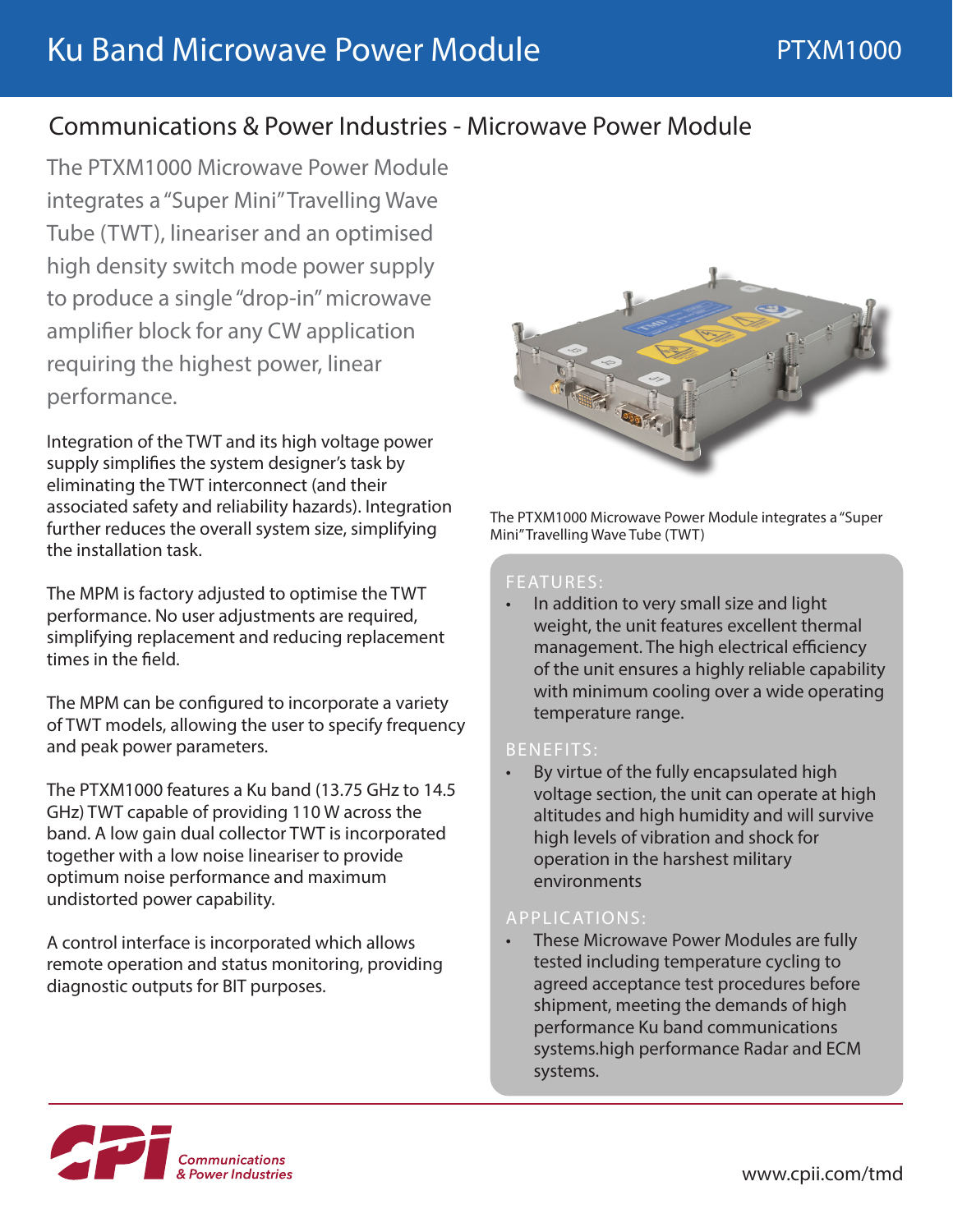# RF Characteristics

Typical Operating Characteristics for the MPM incorporating a 13.75 to 14.5 GHz, 100 W TWT Note 1.

| <b>Frequency Range</b>                    | 13.75 to 14.5 GHz               |  |
|-------------------------------------------|---------------------------------|--|
| <b>RF Output Power</b>                    | 110 W (+50.4 dBm) min           |  |
| (Saturated)                               | (14.0 to 14.5 GHz)              |  |
| Duty Cycle                                | 100% (CW operation only)        |  |
| <b>Small Signal Gain</b>                  | 53 dB Nom +/- 3 dB              |  |
| <b>Small Signal Gain Stability</b>        | $+/-2.0$ dB max over            |  |
| 24 hours and over temperature range       |                                 |  |
| <b>Small Signal Gain Variation</b>        | $+/-1.5$ dB over                |  |
|                                           | 500 MHz bandwidth               |  |
| <b>RF Input Power</b>                     | 0 dBm typical                   |  |
| (for saturation)                          |                                 |  |
| Second Harmonic at                        | -15 dBc Max with                |  |
| saturation                                | matched load                    |  |
| <b>Noise Power Density</b>                | -32 dBm/MHz max                 |  |
| (Beam On)                                 |                                 |  |
| Maximum spurious PM                       | -60 dBc max                     |  |
|                                           | (Excluding +/-1MHz of           |  |
|                                           | carrier frequency)              |  |
| Single sideband CW equivalent Phase Noise |                                 |  |
| <b>Power Density</b>                      |                                 |  |
|                                           | -40 dBc/Hz @ 10 Hz from carrier |  |
|                                           | -60 dBc/Hz @100 Hz from carrier |  |

-80 dBc/Hz Max at 1 kHz from carrier

-90 dBc/Hz Max at 10 kHz from carrier

-100 dBc/Hz Max at >100 kHz from carrier

| Noise Figure | 10 dB (typical) |
|--------------|-----------------|
| Input VSWR   | $1.5:1$ max     |

Output VSWR

3rd Order 2 Tone Intermodulation

-25 dBc max  $@$  2.5 dB back-off Note 2

AM/PM Conversion 5 °/ dB typical

### Prime Power Requirements

Prime Power

270 V DC per MIL-STD-704F (±10% normal

operating range & abnormal voltage transient)

Power Consumption 455 W @ 100 W RF

# **Connectors**

| <b>Primary Power Input</b>    | Nicomatic: 322YL015D51   |
|-------------------------------|--------------------------|
| Connector                     |                          |
| <b>Control and Monitoring</b> | Nicomatic:               |
| Connector                     | D221EP00D51-0003-3305+RF |
| <b>RF Input Connector</b>     | <b>SMA Female</b>        |
| <b>RF Output Connector</b>    | <b>TNC Female</b>        |

# Control and Monitoring

| <b>Control Inputs</b> | HV On              |
|-----------------------|--------------------|
|                       | <b>TWT Beam On</b> |
| <b>Status Outputs</b> | Standby            |
|                       | HV On              |
|                       | Fault              |

### Notes:

1 Other Characteristics are available to special order

2 Two equal tones spaced 10 MHz apart. MPM is fitted with a lineariser



2.0:1 max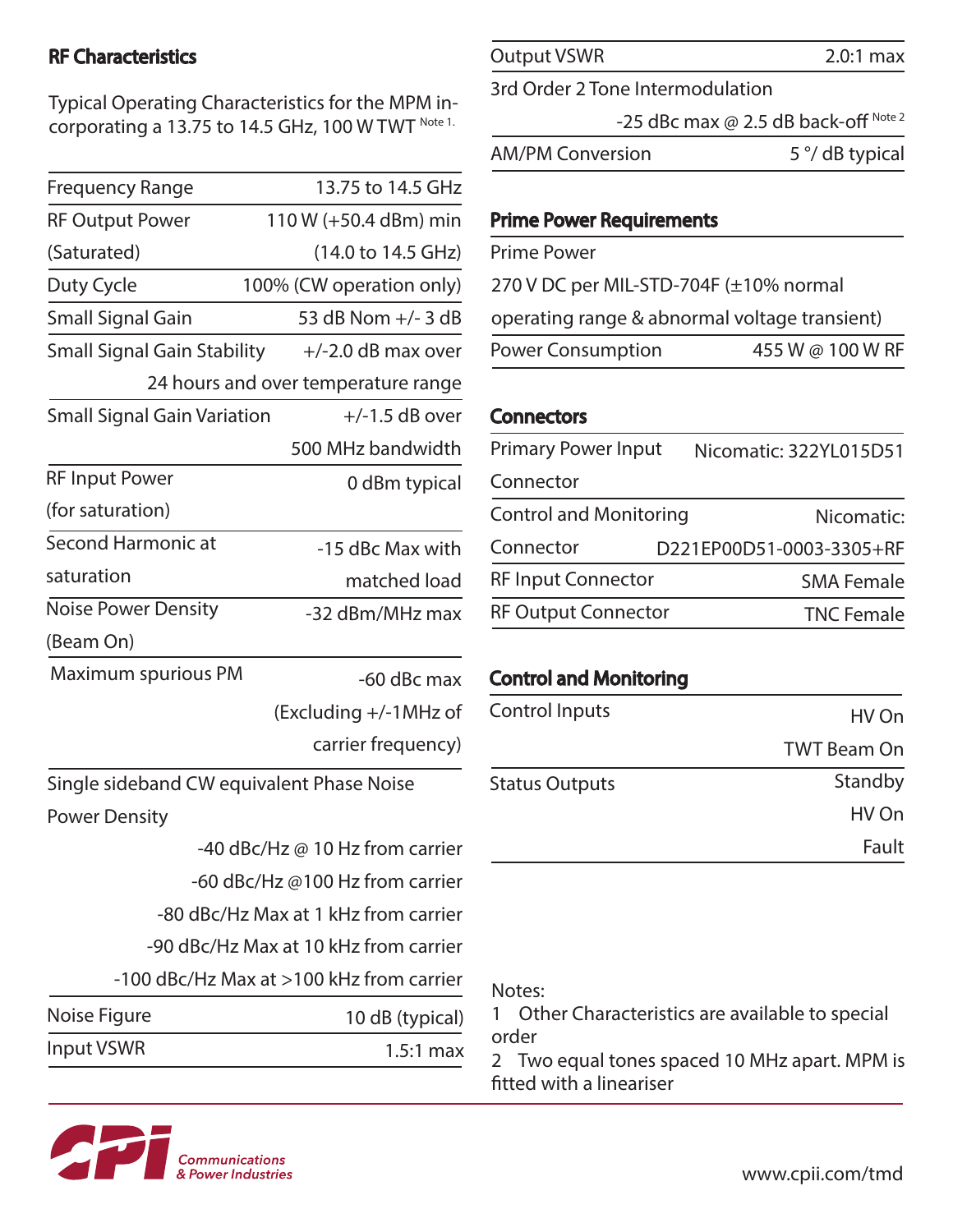## Fault Protection

Extensive internal BIT incorporated to monitor most TWT parameters. MPM shuts down under fault conditions. TWT operating parameters can be monitored externally to aid fault location. An overtemperature trip is incorporated.

| <b>Fault Outputs</b>       | Overtemperature               |
|----------------------------|-------------------------------|
|                            | <b>Summary Fault</b>          |
| <b>TWT Monitor Outputs</b> | Cathode Voltage               |
|                            | <b>Beam Current</b>           |
|                            | <b>Helix Current</b>          |
| Heater Warm-Up             | 90 Seconds from               |
|                            | power on                      |
| <b>Automatic Restart</b>   | Auto-reset after fault is     |
|                            | included (3 restarts) typical |

## **Mechanical**

| <b>Mechanical Outline</b> |                                  |
|---------------------------|----------------------------------|
|                           | 190 x 120 x 30 mm excluding      |
|                           | fixings and connectors           |
| Weight                    | 1.7 kg max                       |
| Orientation               | Any                              |
| Finish                    | Nickel plated                    |
| Markings/Labels           | <b>Type Number</b>               |
|                           | Model Number                     |
|                           | Serial Number                    |
|                           | Connector Ident                  |
|                           | Hazard Warning                   |
| Cooling                   | Conduction via baseplate, +85 °C |
|                           | maximum temperature              |

# Options (available on request)

Alternative prime power 28V, 115VAC 3-phase (plug-in or stand-alone converters) Block up converter (BUC) RF output assemblies

## **Environmental**

| <b>Ambient Temperature</b>     | -50 $^{\circ}$ C to +85 $^{\circ}$ C        |
|--------------------------------|---------------------------------------------|
| (operating)                    |                                             |
| <b>Ambient Temperature</b>     | -55°C to +100°C                             |
| (Non-operating)                |                                             |
| <b>Baseplate Temperature</b>   | 85°C maximum                                |
| (MPM)                          | (operating)                                 |
| Altitude (Operating)           | $0 - 70,000$ ft                             |
| Vibration                      | MIL-STD-810G 514.6                          |
| (Operational)                  | Category 13                                 |
| Vibration                      | MIL-STD-810G 514.6                          |
| (Storage and transit)          | Category 8 & 6                              |
| Shock                          | MIL-STD-810G 516.6                          |
|                                | <b>Procedure I Functional shock</b>         |
| Acceleration                   | MIL-STD-810G Table 513.6-II                 |
|                                | (Aircraft operational)                      |
|                                | MIL-STD-810G Table 513.6-I                  |
|                                | (Aircraft structural)                       |
| Humidity (Operation & Storage) |                                             |
|                                | MIL-STD-810G Part one C-I, Constant high    |
| humidity (B1)                  |                                             |
| <b>EMC Performance</b>         |                                             |
|                                | MIL-STD-461E - Requires external EMC filter |